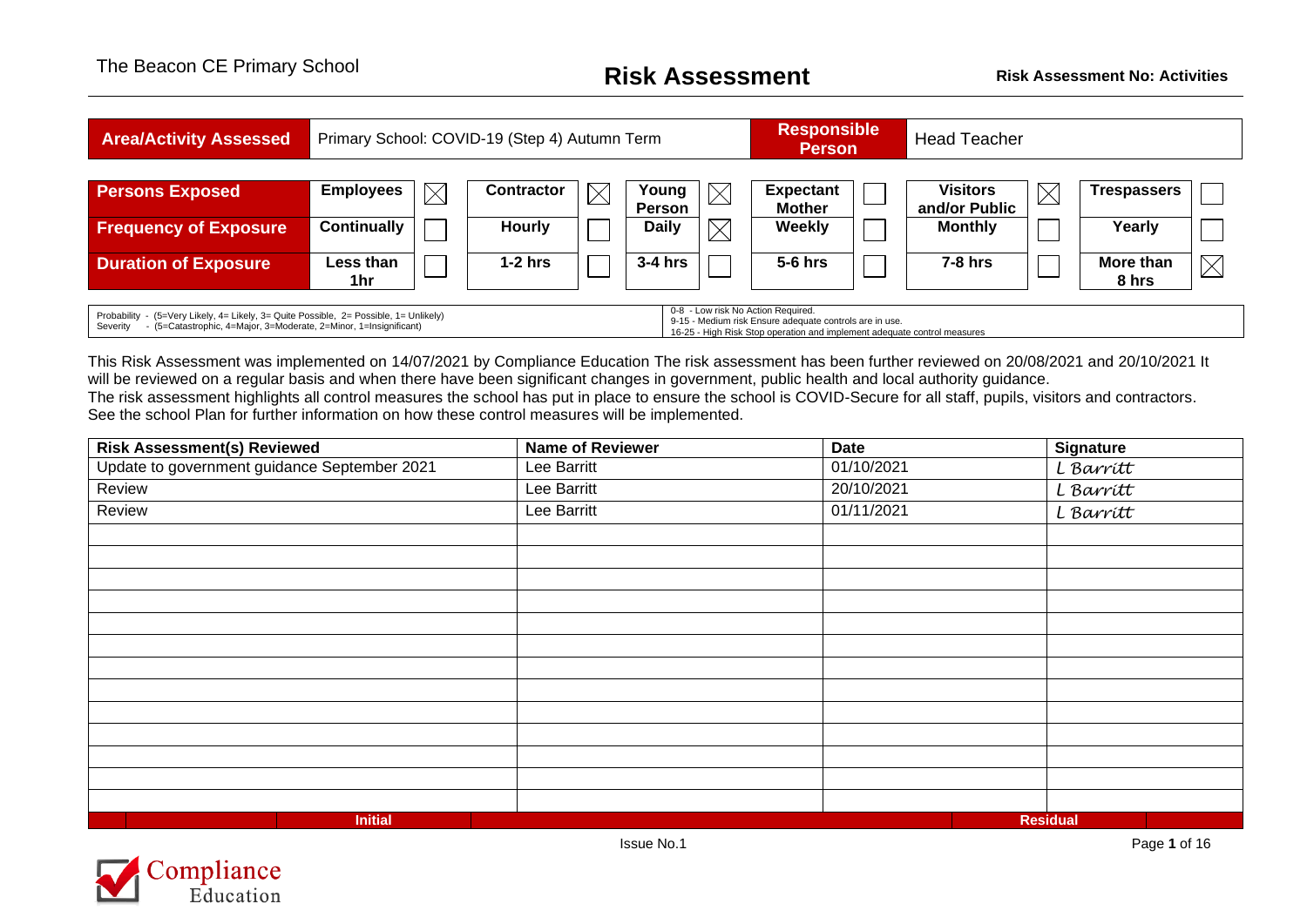| <b>No</b> | <b>Hazard</b>                                       | <b>Severity</b> | <b>Probability</b> | <b>Risk</b> | <b>Existing Control Measures</b>                                                                                                                                                                                                                                                                                                                                                                                                                                                                                                                                                                                                                                                                                                                                                                                                                                                                                                                                                                                                                                                                                                                                                                                                                                                                                                                                                                                                                                                                                                                                                                                                                                                                                                                                                                                                                                                                                     | <b>Severity</b> | <b>Probability</b> | <b>Risk</b> | <b>Additional</b><br><b>Controls</b> |
|-----------|-----------------------------------------------------|-----------------|--------------------|-------------|----------------------------------------------------------------------------------------------------------------------------------------------------------------------------------------------------------------------------------------------------------------------------------------------------------------------------------------------------------------------------------------------------------------------------------------------------------------------------------------------------------------------------------------------------------------------------------------------------------------------------------------------------------------------------------------------------------------------------------------------------------------------------------------------------------------------------------------------------------------------------------------------------------------------------------------------------------------------------------------------------------------------------------------------------------------------------------------------------------------------------------------------------------------------------------------------------------------------------------------------------------------------------------------------------------------------------------------------------------------------------------------------------------------------------------------------------------------------------------------------------------------------------------------------------------------------------------------------------------------------------------------------------------------------------------------------------------------------------------------------------------------------------------------------------------------------------------------------------------------------------------------------------------------------|-----------------|--------------------|-------------|--------------------------------------|
|           | School reopening<br>after easing of<br>restrictions | 4               | 3                  | 12          | Where necessary the building has been deep cleaned<br>$\bullet$<br>before reopening.<br>All staff are competent and instructed with regards to the<br>procedures in place for the protection against infection from<br>Covid-19.<br>A home testing risk assessment has been produced.<br>Parents will be made aware that due to increased natural<br>ventilation pupils should have adequate clothing.<br>From September, breakfast and after-school provision will<br>$\bullet$<br>operate as normal.<br>Restrictions such as keeping children in small consistent<br>groups and adults wearing face coverings in communal<br>areas is no longer necessary and is down to personal<br>preference. It is recommended Face coverings should be<br>worn in crowded and enclosed spaces where you may<br>come into contact with people you don't normally meet.<br>School will continue to regularly clean areas and equipment<br>thoroughly including frequently touched surfaces.<br>School will produce an outbreak management plan which<br>will include the measures required following an outbreak as<br>a result of several confirmed cases over a 10 day period.<br>All wrap around care providers will not require children to be<br>allocated to a bubble.<br>School will encourage vaccine take up and enable staff who<br>are eligible for a vaccination to attend booked appointments<br>where possible (even if during term time).<br><b>Contingency Plans</b><br>For individuals or groups of self-isolating pupils, remote<br>education plans are in place and school will provide this<br>provision when necessary.<br>School has produced an outbreak management plan which<br>includes the measures required following an outbreak as a<br>result of several confirmed cases over a 10 day period.<br><b>Ventilation</b><br>Adequate ventilation is provided whilst pupils and staff are<br>on site. | 4               | $\overline{2}$     | 8           |                                      |

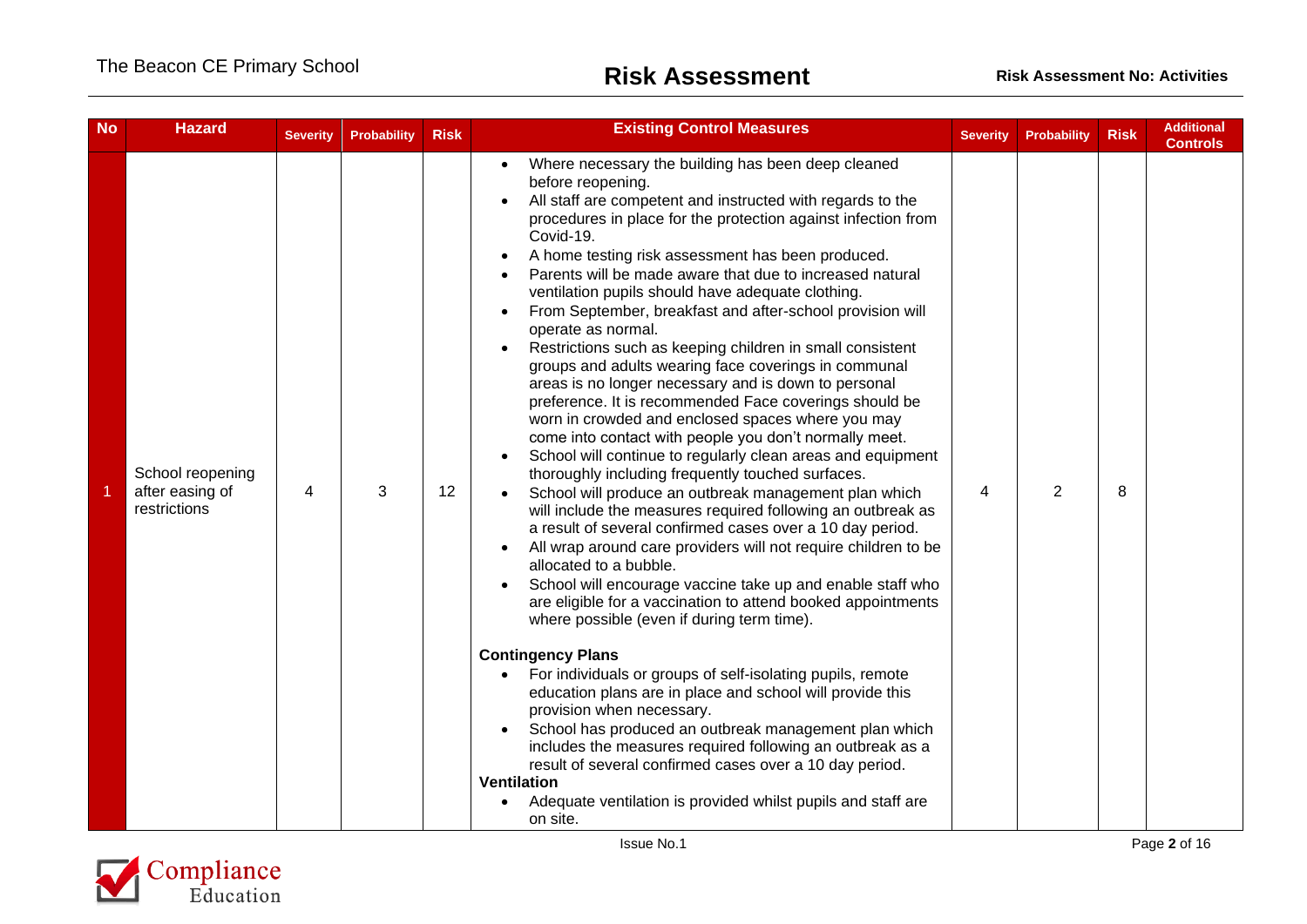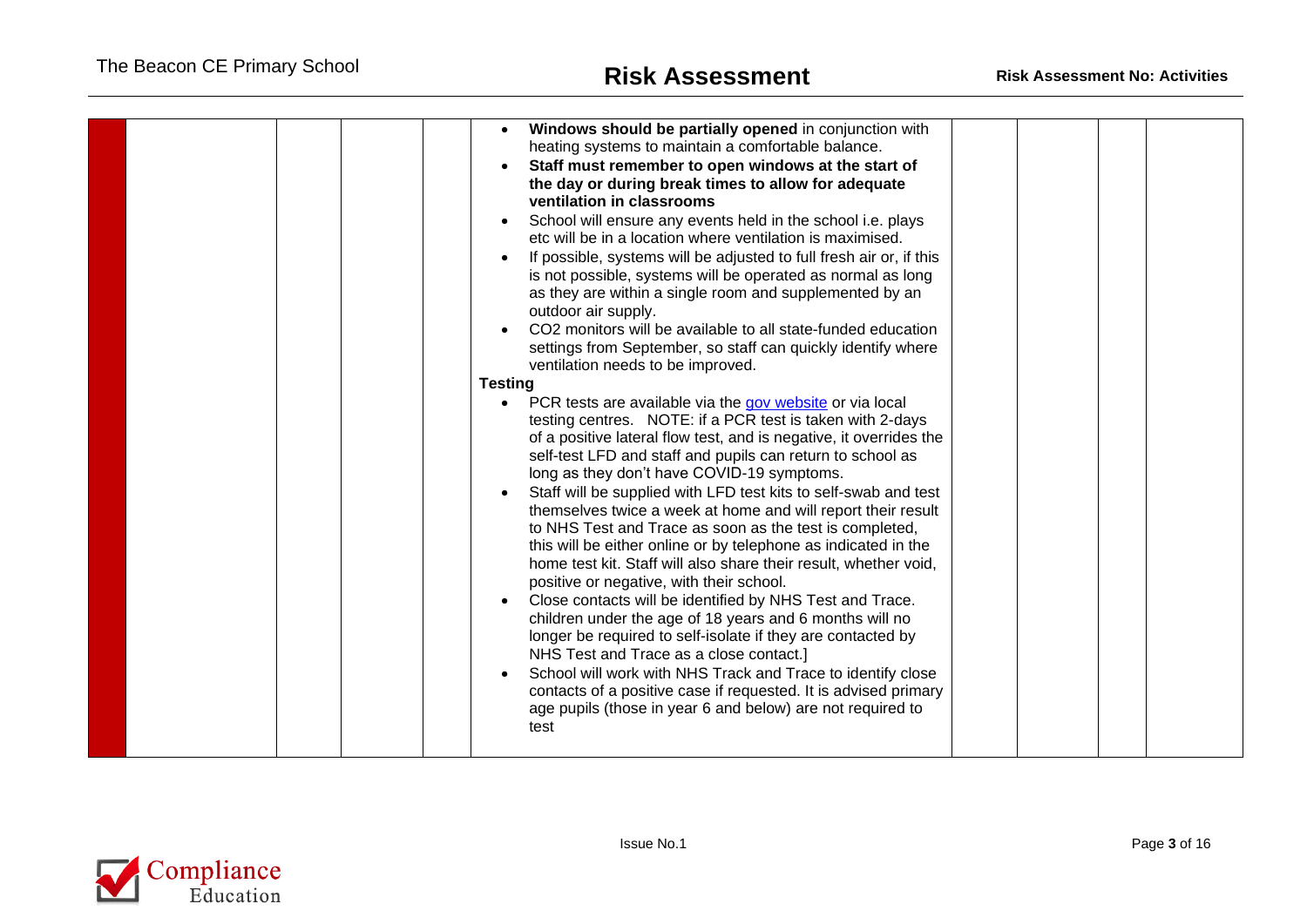| $\overline{2}$ | Coronavirus<br>spread from one<br>country to another                 | 4 | 3 | 12 | <b>Current UK Government Travel guidelines will be followed</b><br>https://www.gov.uk/guidance/travel-to-england-from-another-<br>country-during-coronavirus-covid-19                                                                                                                                                                                                                                                                                                                                                                                                                                                                                                                                                                                                                                                                                                                                                                                                                                                                                      | 4  | 1             | 4  |                                                                                                   |
|----------------|----------------------------------------------------------------------|---|---|----|------------------------------------------------------------------------------------------------------------------------------------------------------------------------------------------------------------------------------------------------------------------------------------------------------------------------------------------------------------------------------------------------------------------------------------------------------------------------------------------------------------------------------------------------------------------------------------------------------------------------------------------------------------------------------------------------------------------------------------------------------------------------------------------------------------------------------------------------------------------------------------------------------------------------------------------------------------------------------------------------------------------------------------------------------------|----|---------------|----|---------------------------------------------------------------------------------------------------|
| 3              | Staff/Pupils at<br>increased risk<br>(CEV/BAME/Expectant<br>Mothers) | 5 |   | 20 | Staff who may be at increased risk may attend the<br>workplace/school as long as they are able to follow current<br>control measures.<br>Children and young people previously considered CEV<br>should attend school and should follow the same COVID-<br>19 guidance as the rest of the population. However, if a<br>child or young person has been advised to isolate or<br>reduce their social contact by their specialist, due to the<br>nature of their medical condition or treatment, rather than<br>because of the pandemic, they should continue to follow<br>the advice of their specialist<br>Where necessary individual risk assessments will be<br>carried out (school will consult with Compliance Education).<br>Staff / pupils will follow advice given to them by their<br>GP/Medical professional.<br>Staff are to follow the latest government guidance at all<br>times, regarding the workplace.<br>Staff identified as being at increased risk can discuss with<br>their Head Teacher any additional controls they feel<br>necessary. | 5. | $\mathcal{P}$ | 10 | <b>School will</b><br>support the<br>mental health<br>and wellbeing<br>of all staff and<br>pupils |
|                | Staff and pupils<br>displaying<br>symptoms                           | 4 |   | 16 | Head/SLT to be notified.<br>Staff and pupils displaying symptoms of Coronavirus will<br>be sent home and asked to follow latest government<br>guidance.<br>Where necessary, the infected person will be moved to a<br>designated isolation room whilst arrangements are made<br>for the person to be collected and taken home. A dedicated<br>toilet has been made available. In a case of a positive<br>result, these areas will be deep cleaned / fogged before<br>use.<br>Suitable PPE is available for staff.                                                                                                                                                                                                                                                                                                                                                                                                                                                                                                                                          | 4  | 2             | 8  |                                                                                                   |

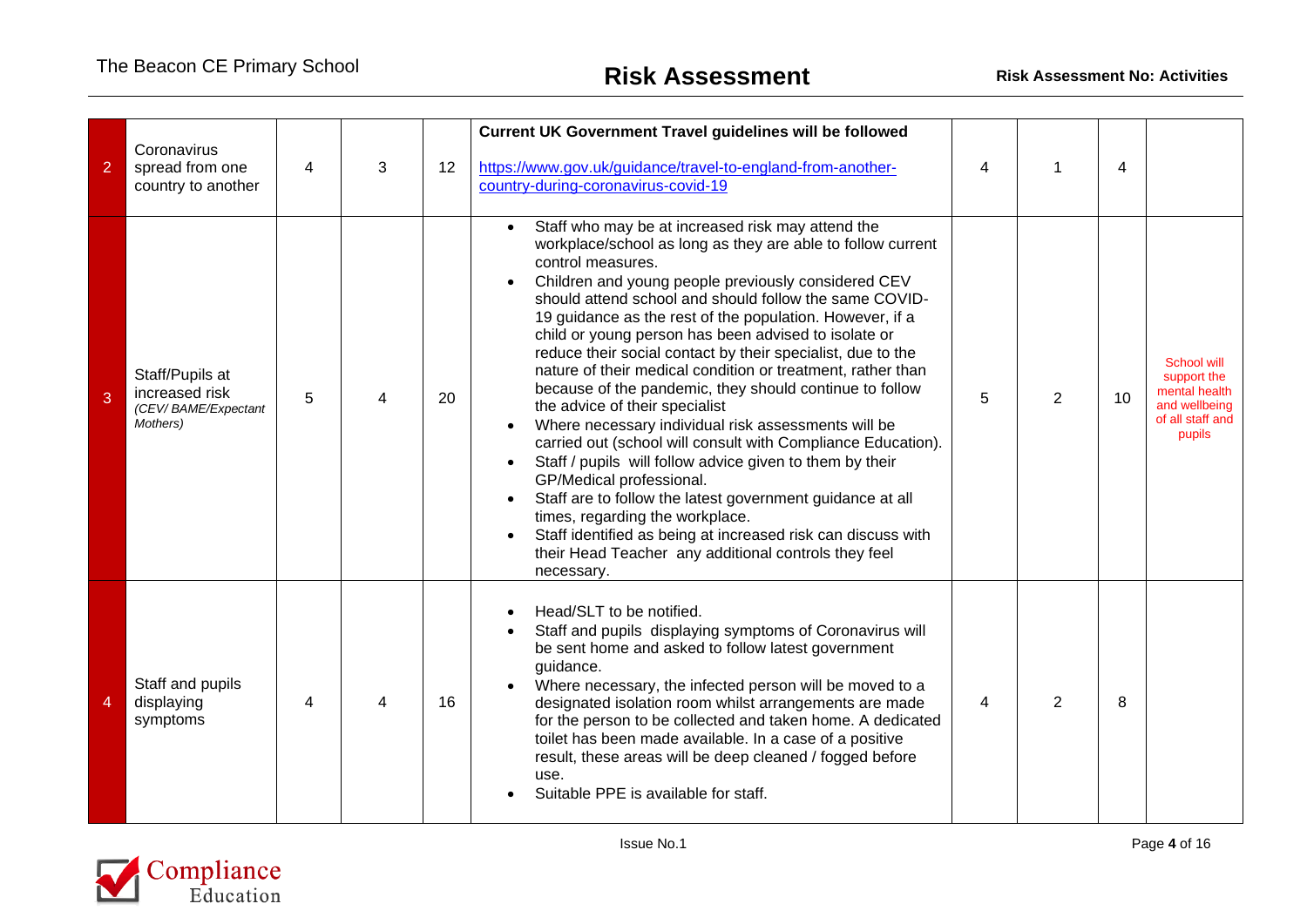| Staff and pupils who have been in contact with anyone<br>displaying symptoms will wash their hands thoroughly for<br>20 seconds.<br>A staffing plan is in place to ensure safe staffing levels are<br>achievable and appropriate to group sizes / pupil needs<br>and the activities required.<br>If a pupil / staff member is sent home with a suspected<br>case, their work area will be cleaned / fogged / wiped<br>down, with PPE available for staff.<br>Where pupils cannot attend site, distance learning will be<br>available via online learning.<br>o Free School Meals: support will be provided to<br>those who are eligible for benefits-related free<br>school meals<br>SEND: school will work collaboratively with families<br>$\circ$<br>to put in place reasonable adjustments<br>Access: school will work with families to ensure all<br>pupils are able to access remote education<br>(devices, internet etc)<br>If staff member or pupil develops symptoms away from<br>site, they must not attend school and will follow local<br>government guidance for isolation / testing.<br>School has developed an Outbreak Management Plan.<br>Following several cases over a 10 day period, school may<br>activate their Outbreak Management Plan following advice<br>from Public Health or following advice due to increased<br>cases in the local community.<br>If school identify several cases over a 10 day period, we<br>will contact Local Health Protection via the DFE helpline for<br>further advice on 0800 046 8687 and select option 1.<br><b>Positive Result</b><br>From 16 August 2021, those who are fully vaccinated and<br>children under the age of 18 years and 6 months old will no<br>longer be required to self-isolate if they are contacted by<br>NHS Test and Trace as a close contact. Instead these<br>individuals will be required to undertake a PCR test.<br>Symptomatic individuals and those who record a positive<br>test result, will still be required to self-isolate.<br>Further guidance for staff can be found in | The<br>Headteacher<br>will use their<br>reasonable<br>judgement<br>when making<br>the decision to<br>refuse a pupil. |
|------------------------------------------------------------------------------------------------------------------------------------------------------------------------------------------------------------------------------------------------------------------------------------------------------------------------------------------------------------------------------------------------------------------------------------------------------------------------------------------------------------------------------------------------------------------------------------------------------------------------------------------------------------------------------------------------------------------------------------------------------------------------------------------------------------------------------------------------------------------------------------------------------------------------------------------------------------------------------------------------------------------------------------------------------------------------------------------------------------------------------------------------------------------------------------------------------------------------------------------------------------------------------------------------------------------------------------------------------------------------------------------------------------------------------------------------------------------------------------------------------------------------------------------------------------------------------------------------------------------------------------------------------------------------------------------------------------------------------------------------------------------------------------------------------------------------------------------------------------------------------------------------------------------------------------------------------------------------------------------------------------------------------------------------------------------------|----------------------------------------------------------------------------------------------------------------------|

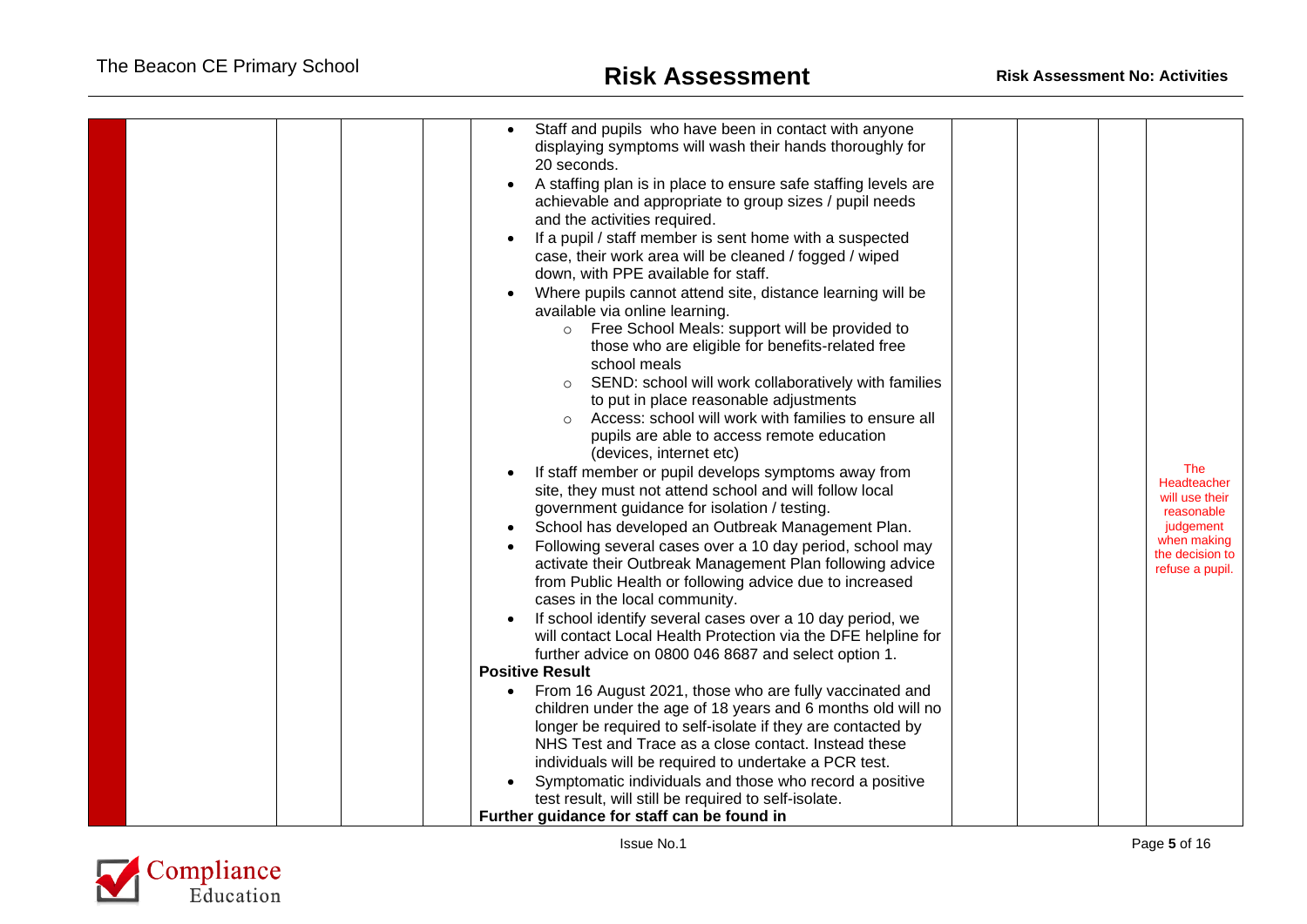|   |                                                                     |   |   |    | Schools COVID-19 operational guidance (applies<br>until Step 4) - GOV.UK (www.gov.uk)                                                                                                                                                                                                                                                                                                                                                                                                                                                                                                                                                                                                                                                                                                                                                                                                                                                                                                                                                                                                                                                                                                                                                                                                                                                                                                                                     |   |                |   |  |
|---|---------------------------------------------------------------------|---|---|----|---------------------------------------------------------------------------------------------------------------------------------------------------------------------------------------------------------------------------------------------------------------------------------------------------------------------------------------------------------------------------------------------------------------------------------------------------------------------------------------------------------------------------------------------------------------------------------------------------------------------------------------------------------------------------------------------------------------------------------------------------------------------------------------------------------------------------------------------------------------------------------------------------------------------------------------------------------------------------------------------------------------------------------------------------------------------------------------------------------------------------------------------------------------------------------------------------------------------------------------------------------------------------------------------------------------------------------------------------------------------------------------------------------------------------|---|----------------|---|--|
| 5 | Lack of control<br>over<br>contractors/visitors<br>coming onto site | 4 | 2 | 8  | During school hours contractors or visitors will be allowed<br>onto the school premises and into the school building by<br>making a prior appointment with the Head Teacher or Site<br>Manager.<br>All contractors and visitors are instructed to report to the<br>main school reception upon arrival.<br>All contractors and visitors are asked for verbal or written<br>$\bullet$<br>evidence to confirm that:<br>I am at present not suffering from any symptoms or have<br>$\bullet$<br>tested positive for coronavirus within the last 10 days.<br>No member of my household are displaying symptoms or<br>have tested positive for coronavirus within the last 10 days.<br>I have not travelled abroad to any country on the 'amber<br>list' within the last 10 days.<br>I have not been contacted by the NHS Test and Trace<br>$\bullet$<br>service within the last 10 days.<br>The school reserves the right to deny access or request a<br>$\bullet$<br>person to leave the school premises if the person was<br>deemed to be displaying coronavirus symptoms or being<br>aggressive or abusive to school staff.<br>Were possible, school will endeavour to ensure contractors<br>and visitors attend outside of normal school operating<br>hours if safe to do so,<br>The school will adopt a flexible approach to interviews, with<br>alternative options to face-to-face interviews offered where<br>possible | 4 |                | 4 |  |
| 6 | Group Activities/<br>Lessons                                        | 4 |   | 16 | Physical Education should take place outside where<br>$\bullet$<br>possible to maximise ventilation.<br>Resources that are shared between different learning<br>groups, such as Science, Art, DT and sports equipment,<br>will be cleaned frequently / after each use.<br>All outdoor sports and supervised activities for children can<br>take place without restrictions on attendance. Activities                                                                                                                                                                                                                                                                                                                                                                                                                                                                                                                                                                                                                                                                                                                                                                                                                                                                                                                                                                                                                      | 4 | $\overline{2}$ | 8 |  |

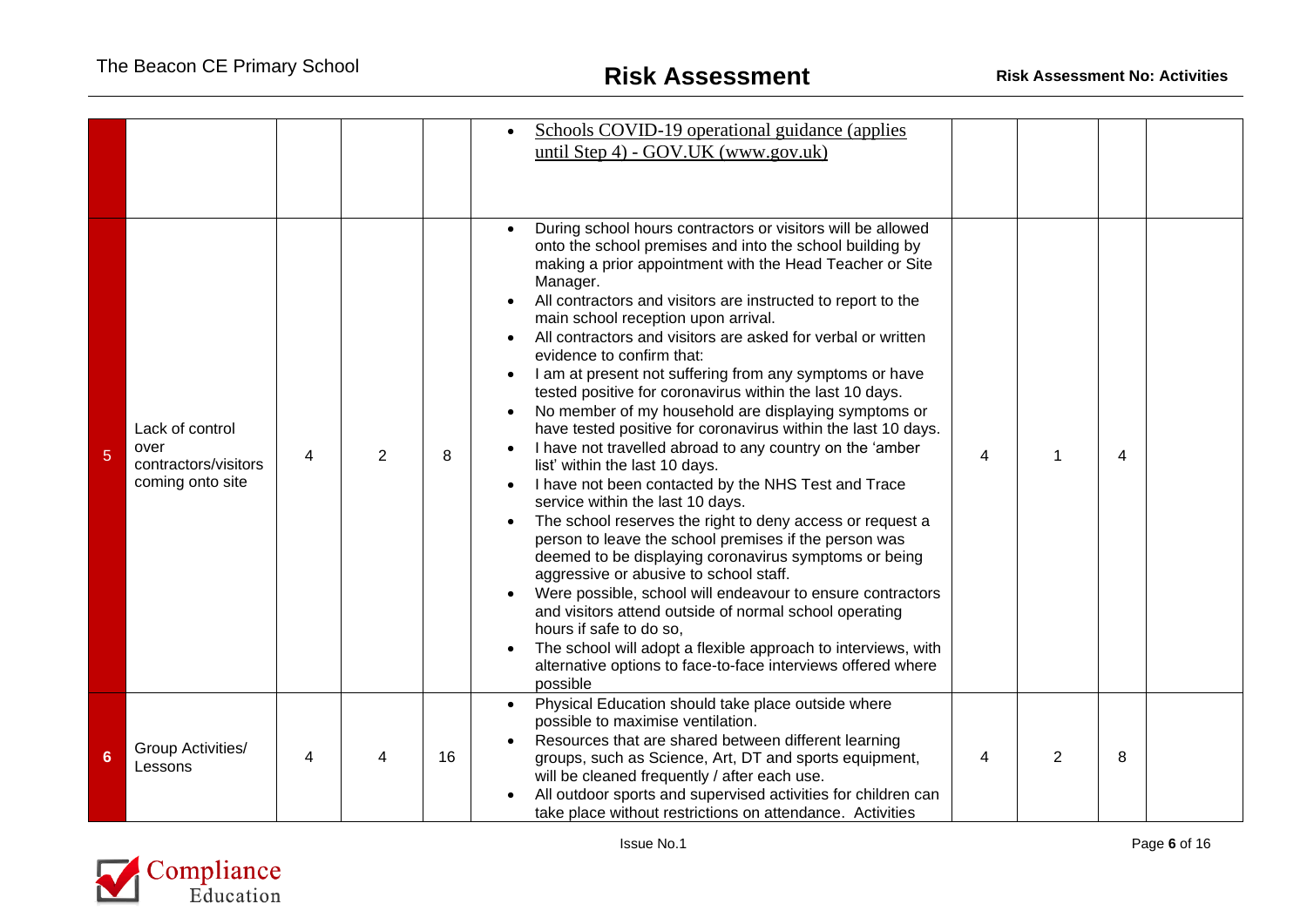|   |                                                     |   |   |    | taking place outdoors can happen in groups of any<br>number. This is because the transmission risk is lower<br>outside.<br>If communal areas are used for group activities / lessons<br>they should be cleaned down after use.<br>All communal areas in use should remain well ventilated.<br>Activities such as singing should be carried out following<br>latest government guidance / risk assessment.<br>CLEAPSS Covid 19 guidance will be followed for all DT,<br>Science, Sports and Food Tech Practical lessons.<br>Pupils will attend in PE kit for their designated PE day, this<br>will eliminate the need for changing rooms.<br>Learning groups will not share changing areas were<br>possible.<br>Changing areas will be cleaned after use.<br>School will remain vigilant and aware of the additional risk<br>of infection in environments where singing, chanting,<br>playing wind or brass instruments, dance or drama takes<br>place. |   |                |   |  |
|---|-----------------------------------------------------|---|---|----|--------------------------------------------------------------------------------------------------------------------------------------------------------------------------------------------------------------------------------------------------------------------------------------------------------------------------------------------------------------------------------------------------------------------------------------------------------------------------------------------------------------------------------------------------------------------------------------------------------------------------------------------------------------------------------------------------------------------------------------------------------------------------------------------------------------------------------------------------------------------------------------------------------------------------------------------------------|---|----------------|---|--|
|   | Cleaning                                            | 4 | 3 | 12 | A high standard of cleaning will be maintained.<br>Cleaning checklists / records are kept.<br>Additional cleaning will remain where required i.e. were<br>toilets, outdoor/ indoor equipment is being shared by<br>different learning groups.<br>PPE is provided for cleaning staff.<br>Staff are trained in the safe use of PPE and COSHH.<br>The school is cleaned with normal household disinfectant.<br>Any contaminated (suspected/confirmed) waste should be<br>double bagged and stored for 72 hours before disposal.<br>All spillages of blood, faeces, saliva, vomit, nasal and eye<br>discharges should be cleaned up immediately (always<br>wear PPE).                                                                                                                                                                                                                                                                                      | 4 |                | 4 |  |
| 8 | Unable to social<br>distance on public<br>transport | 4 | 4 | 16 | <b>Public Transport</b><br>Staff and pupils are advised to follow current government<br>guidelines. Wearing of face masks whilst travelling on<br>public transport is advised, but no longer mandatory.                                                                                                                                                                                                                                                                                                                                                                                                                                                                                                                                                                                                                                                                                                                                                | 4 | $\overline{2}$ | 4 |  |

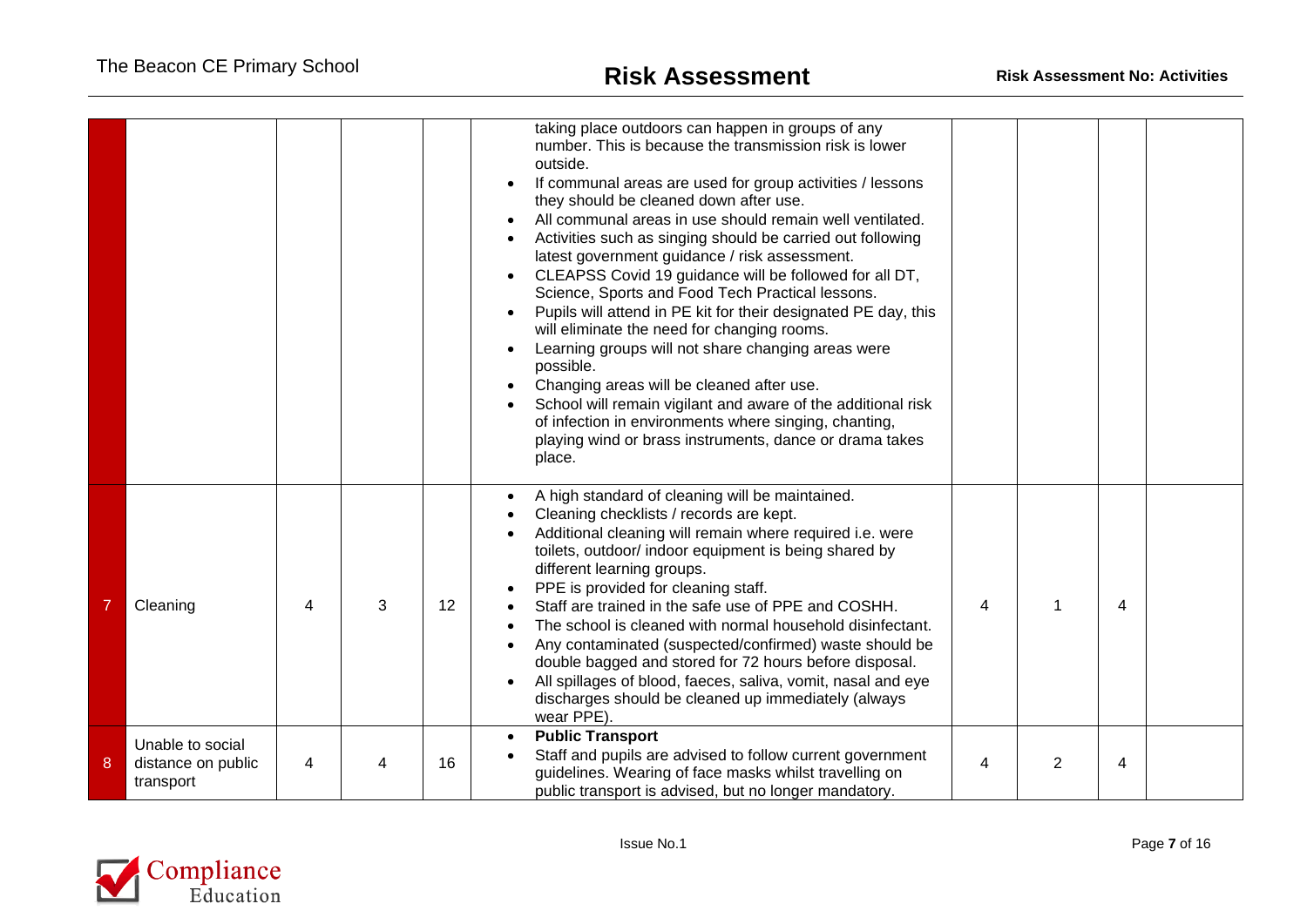|    |                                                                             |   |   |    | The school will endeavour to encourage staff and pupils to<br>walk or cycle to school.<br>Pupils are no longer required to wear face coverings when<br>travelling on school dedicated transport however this is still<br>advised.<br><b>Car Sharing</b><br>All Staff and pupils will avoid car sharing where possible.<br>If car sharing is essential, windows should be opened to<br>maximise ventilation with passengers seated front to back.                                                                                                                                                                                                                                                                                                      |   |             |   |                                                                                              |
|----|-----------------------------------------------------------------------------|---|---|----|-------------------------------------------------------------------------------------------------------------------------------------------------------------------------------------------------------------------------------------------------------------------------------------------------------------------------------------------------------------------------------------------------------------------------------------------------------------------------------------------------------------------------------------------------------------------------------------------------------------------------------------------------------------------------------------------------------------------------------------------------------|---|-------------|---|----------------------------------------------------------------------------------------------|
| 9  | Unable to social<br>distance when<br>administering first<br>aid             | 5 | 2 | 10 | The school will ensure an adequate number of First Aiders<br>$\bullet$<br>(Paediatric First Aid for EYFS, First Aid at Work,<br>Emergency First Aid) are always available.<br>The school will ensure all First Aiders receive refresher<br>training as required.<br>For advice on CPR during COVID-19 please follow the link<br>below<br>https://www.resus.org.uk/covid-19-resources/covid-19-<br>resources-general-public/resuscitation-council-uk-<br>statement-covid-19<br>The school will work closely with the Local Health<br>Protection Team and follow their advice.<br>The school will contact Compliance Education to report any<br>confirmed Coronavirus cases or serious injuries as it may<br>be necessary to file an HSE RIDDOR report. | 5 | -1          | 5 |                                                                                              |
| 10 | Lack over control<br>over external clubs<br>hiring the school<br>facilities | 4 | 3 | 12 | The school will only allow external clubs and organisations<br>to use/hire their facilities in line with latest government<br>guidance.                                                                                                                                                                                                                                                                                                                                                                                                                                                                                                                                                                                                               | 4 | $\mathbf 1$ | 4 |                                                                                              |
| 11 | <b>Educational Visits</b>                                                   | 4 |   | 16 | Educational visits that are integral will take place following<br>the completion of an individual risk assessment.<br>Individual local authority guidance will be followed if<br>traveling between counties.<br>Local government transport guidance will be followed                                                                                                                                                                                                                                                                                                                                                                                                                                                                                  | 4 | 2           | 8 | <b>Ensure any</b><br>new bookings<br>have<br>adequate<br>financial<br>protection in<br>place |

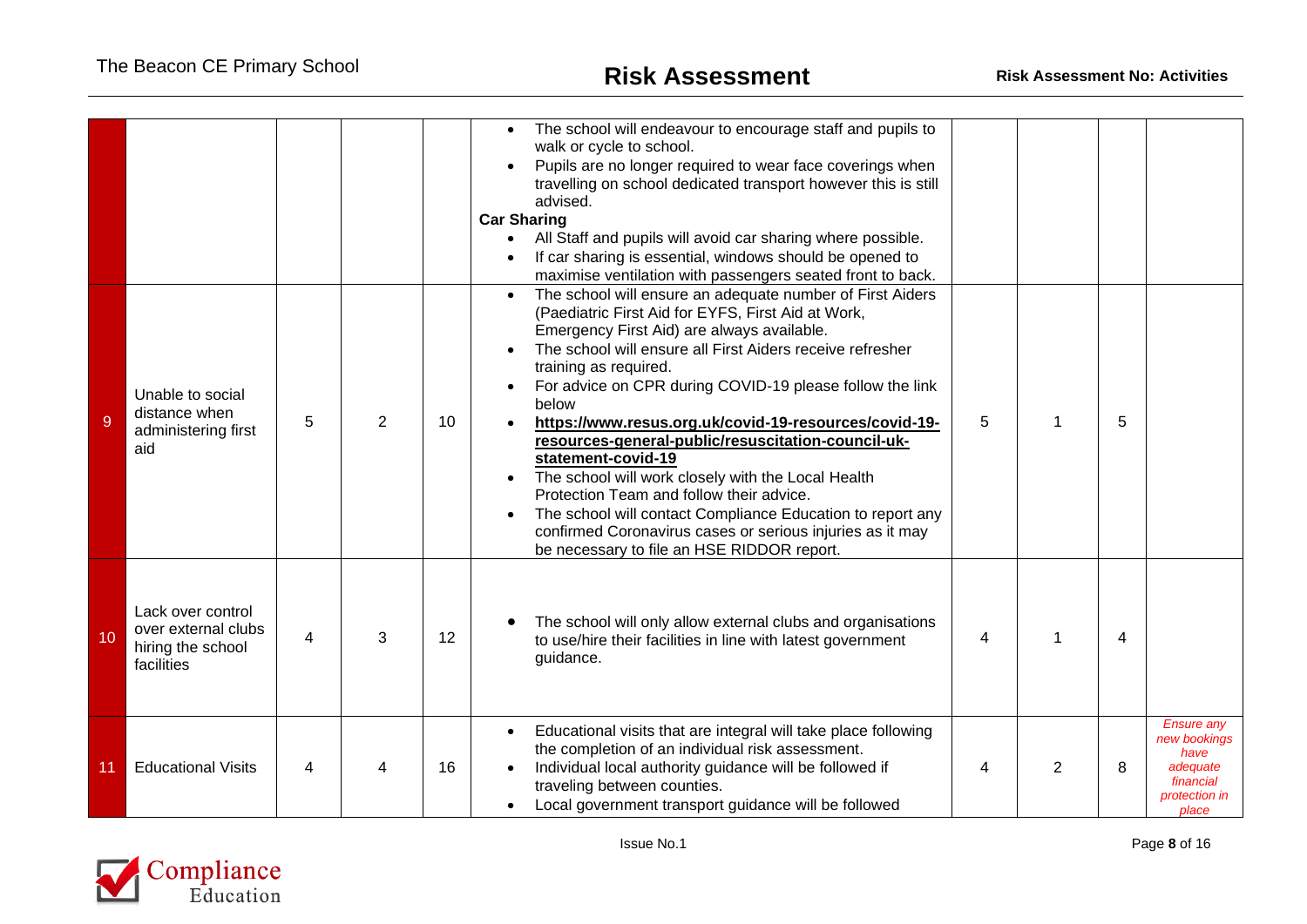|    |                                                                          |   |   |    | Schools can go on international visits that have previously<br>been deferred or postponed and organise new international<br>visits for the future. School should refer to the guidance on<br>international travel before booking and travelling.<br>A full and thorough risk assessment will be carried out in<br>relation to educational visits to ensure any public health<br>advice is included as part of that risk assessment.<br>General guidance about educational visits is available and<br>is supported by specialist advice from the Outdoor<br>Education Advisory Panel (OEAP).                                                                                                                                                                                                                                                                                                                                                                                                                                                                                    |   |   |   |  |
|----|--------------------------------------------------------------------------|---|---|----|--------------------------------------------------------------------------------------------------------------------------------------------------------------------------------------------------------------------------------------------------------------------------------------------------------------------------------------------------------------------------------------------------------------------------------------------------------------------------------------------------------------------------------------------------------------------------------------------------------------------------------------------------------------------------------------------------------------------------------------------------------------------------------------------------------------------------------------------------------------------------------------------------------------------------------------------------------------------------------------------------------------------------------------------------------------------------------|---|---|---|--|
| 12 | Unable to stop the<br>virus from<br>spreading<br><b>Personal Hygiene</b> | 4 | 3 | 12 | <b>Transmission</b><br>All staff and pupils are reminded on a regular basis to<br>follow good respiratory and hand hygiene to minimise the<br>chance of transmission.<br>Handwashing<br>Handwashing facilities are available throughout the school.<br>Handwash notice and instructions are located throughout<br>the school.<br>All staff and pupils are aware of best practise.<br><b>Coughing and sneezing</b><br>All staff and pupils are encouraged to cover their mouth<br>and nose with a tissue.<br>Staff and pupils will wash hands after using or disposing of<br>tissues.<br>Spitting is discouraged.<br>Personal protective equipment (PPE).<br>PPE in place for cleaners as per MSDS and/or COSHH risk<br>assessments<br>PPE in place for cleaners when completing a Deep Clean<br>The correct PPE should be used when handling cleaning<br>chemicals.<br>PPE is worn as per the cleaning chemicals COSHH risk<br>assessment or MSDS.<br>PPE is worn by First Aiders.<br><b>Nappy or Pad Changing (PPE)</b><br>Disposable gloves and aprons are provided and worn | 4 | 1 | 4 |  |

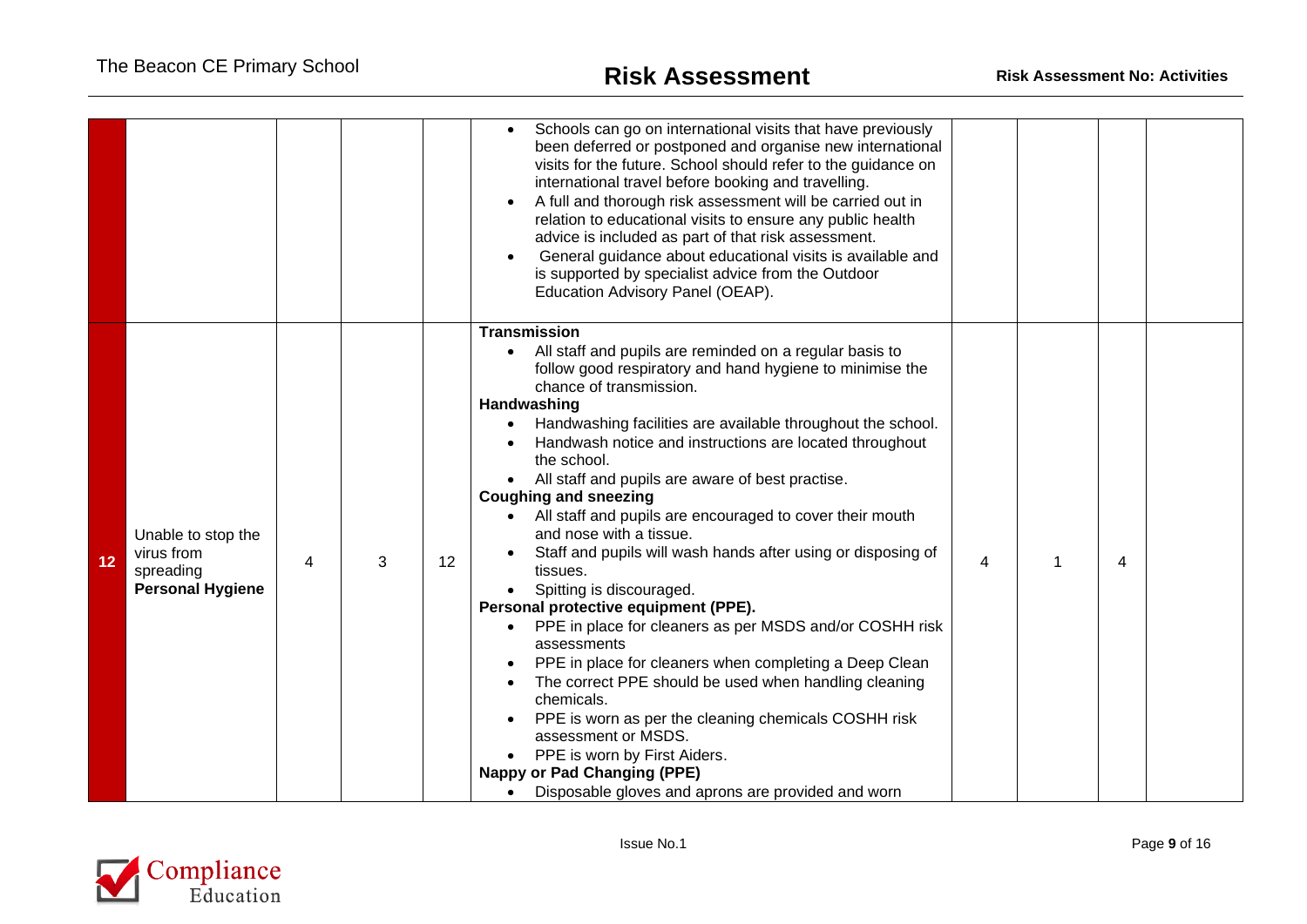|    |                                                                          |   |   |    | Staff will wear fluid resistant type IIR surgical mask and<br>disposable eye protection (where there is a risk of<br>splashing).                                                                                                                                                                                                                                                                                                                                                                                                                                                                                                                                                                                                                                                                                                                                                                                                                                                                                                                                                                                                                                                                                                                                                                                                                                                                                                                                                                                                                                                                                                                           |   |   |   |  |
|----|--------------------------------------------------------------------------|---|---|----|------------------------------------------------------------------------------------------------------------------------------------------------------------------------------------------------------------------------------------------------------------------------------------------------------------------------------------------------------------------------------------------------------------------------------------------------------------------------------------------------------------------------------------------------------------------------------------------------------------------------------------------------------------------------------------------------------------------------------------------------------------------------------------------------------------------------------------------------------------------------------------------------------------------------------------------------------------------------------------------------------------------------------------------------------------------------------------------------------------------------------------------------------------------------------------------------------------------------------------------------------------------------------------------------------------------------------------------------------------------------------------------------------------------------------------------------------------------------------------------------------------------------------------------------------------------------------------------------------------------------------------------------------------|---|---|---|--|
| 13 | Unable to stop the<br>virus from<br>spreading<br><b>General Cleaning</b> | 4 | 3 | 12 | Cleaning of the environment,<br>The school is cleaned with normal household disinfectant.<br>All surfaces that the symptomatic person has come into<br>contact with must be cleaned and disinfected, including:<br>o Objects which are visibly contaminated with body<br>fluids will be disinfected.<br>All potentially contaminated high-contact areas<br>$\circ$<br>such as bathrooms, door handles, telephones,<br>grab-rails in corridors and stairwells are cleaned on<br>a regular basis.<br>Use of disposable cloths or paper roll and disposable mop<br>heads, to clean all hard surfaces, floors, chairs, door<br>handles and sanitary fittings.<br>The school will monitor cleaning contracts and ensure<br>cleaners are appropriately trained with access to PPE.<br>Cleaning of blood and body fluid spillages.<br>All spillages of blood, faeces, saliva, vomit, nasal and eye<br>$\bullet$<br>discharges should be cleaned up immediately (always<br>wearing PPE).<br>Staff are aware to never use mops for cleaning up blood<br>and body fluid spillages - use disposable paper towels and<br>discard clinical waste as described below. A spillage kit is<br>available for blood spills.<br><b>Clinical waste.</b><br>Procedure in place to segregate domestic and clinical<br>$\bullet$<br>waste, in accordance with local policy.<br>Used nappies/pads, gloves, aprons and soiled dressings<br>are stored in correct clinical waste bags in foot-operated<br>bins.<br>All clinical waste is removed by a registered waste<br>contractor.<br>All clinical waste bags will be less than two-thirds full and<br>stored in a dedicated area. | 4 | 1 | 4 |  |

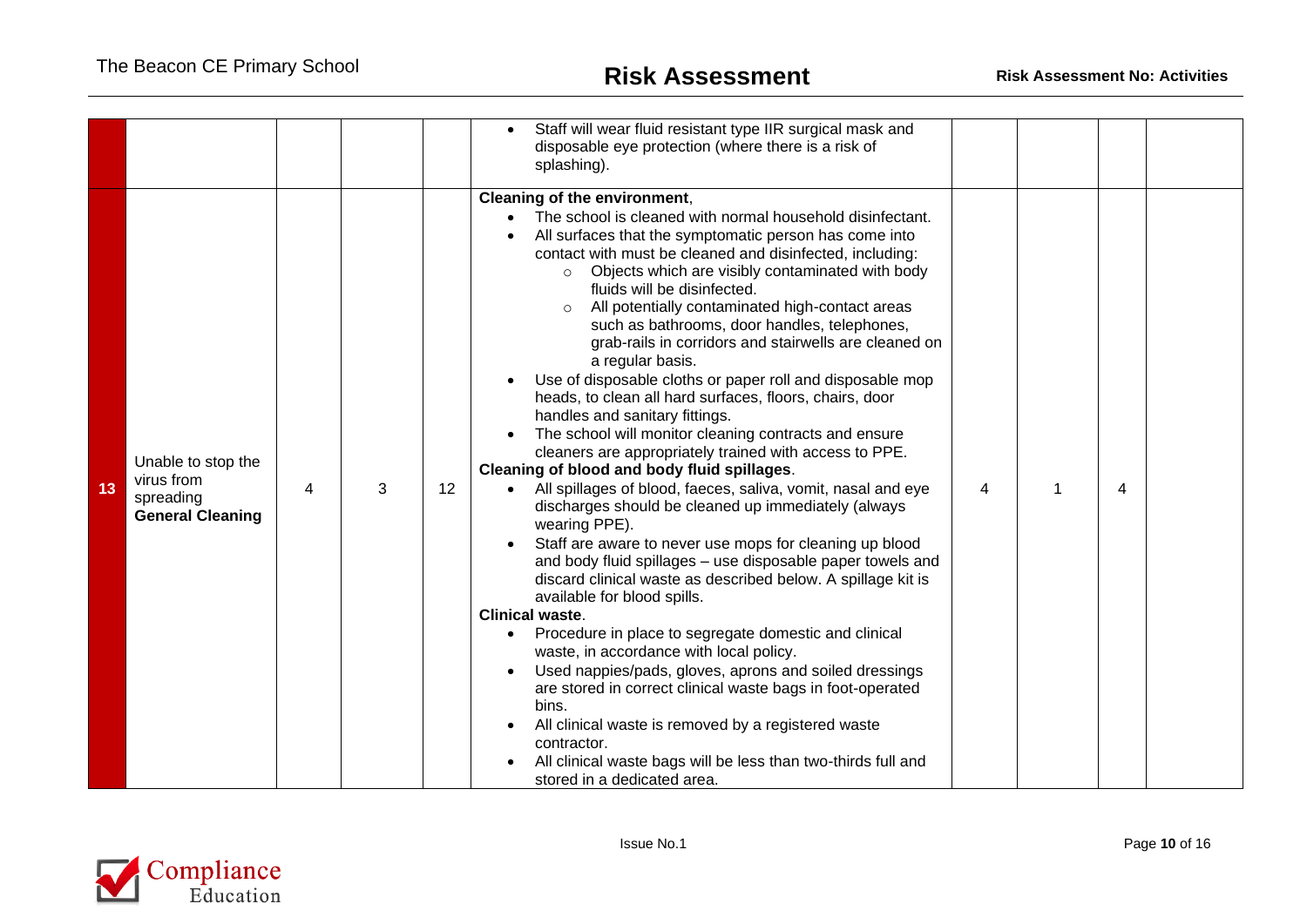|           | <b>ACTION ARISING FROM RISK ASSESSMENT</b> |                         |                           |                    |                          |  |  |  |  |  |  |  |  |
|-----------|--------------------------------------------|-------------------------|---------------------------|--------------------|--------------------------|--|--|--|--|--|--|--|--|
| <b>No</b> | <b>Risk</b><br>Rating                      | <b>Action Required:</b> | Person (s)<br>Responsible | <b>Target Date</b> | Date<br><b>Completed</b> |  |  |  |  |  |  |  |  |
|           |                                            |                         |                           |                    |                          |  |  |  |  |  |  |  |  |
|           |                                            |                         |                           |                    |                          |  |  |  |  |  |  |  |  |
|           |                                            |                         |                           |                    |                          |  |  |  |  |  |  |  |  |
|           |                                            |                         |                           |                    |                          |  |  |  |  |  |  |  |  |
|           |                                            |                         |                           |                    |                          |  |  |  |  |  |  |  |  |
|           |                                            |                         |                           |                    |                          |  |  |  |  |  |  |  |  |
|           |                                            |                         |                           |                    |                          |  |  |  |  |  |  |  |  |
|           |                                            |                         |                           |                    |                          |  |  |  |  |  |  |  |  |

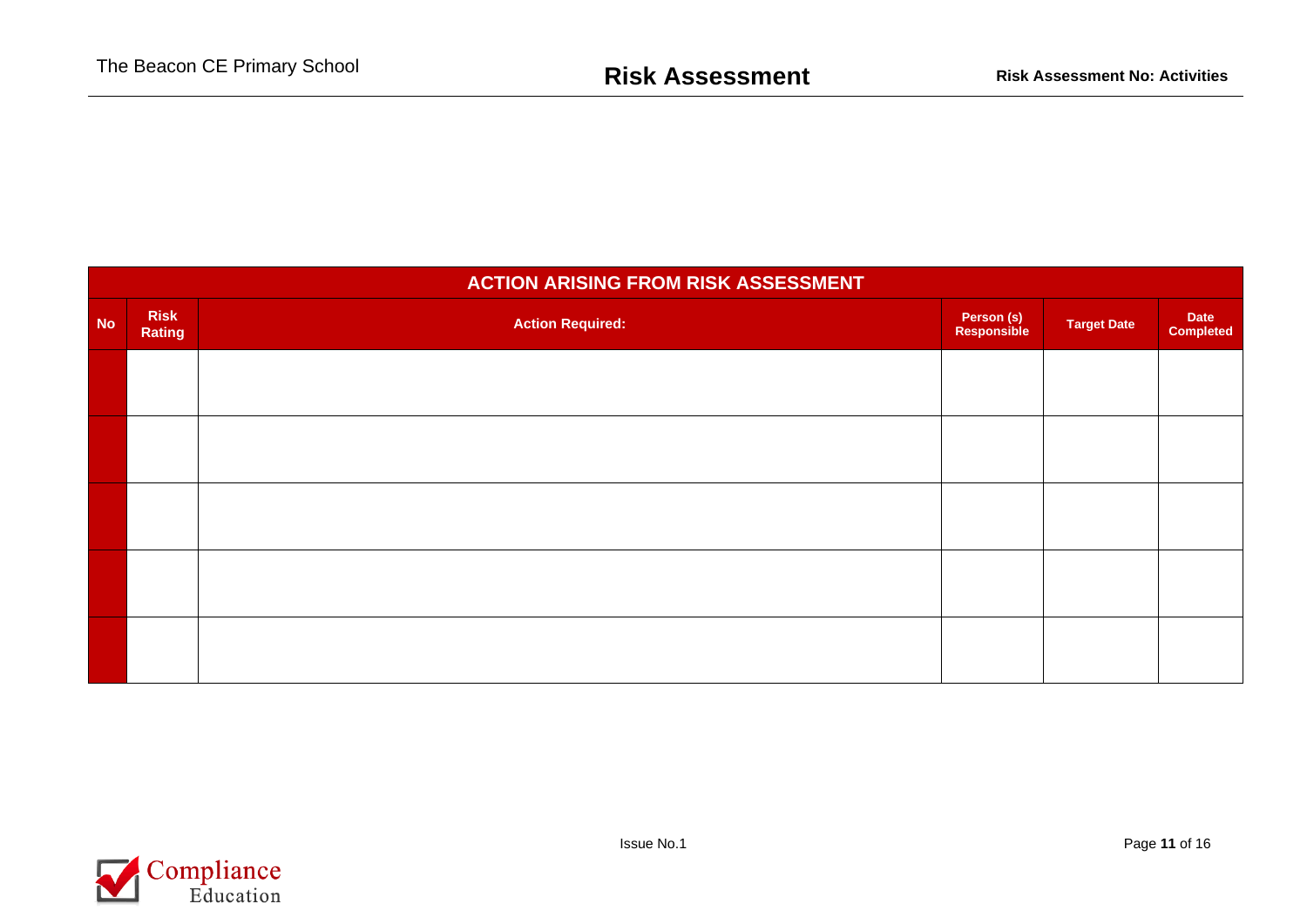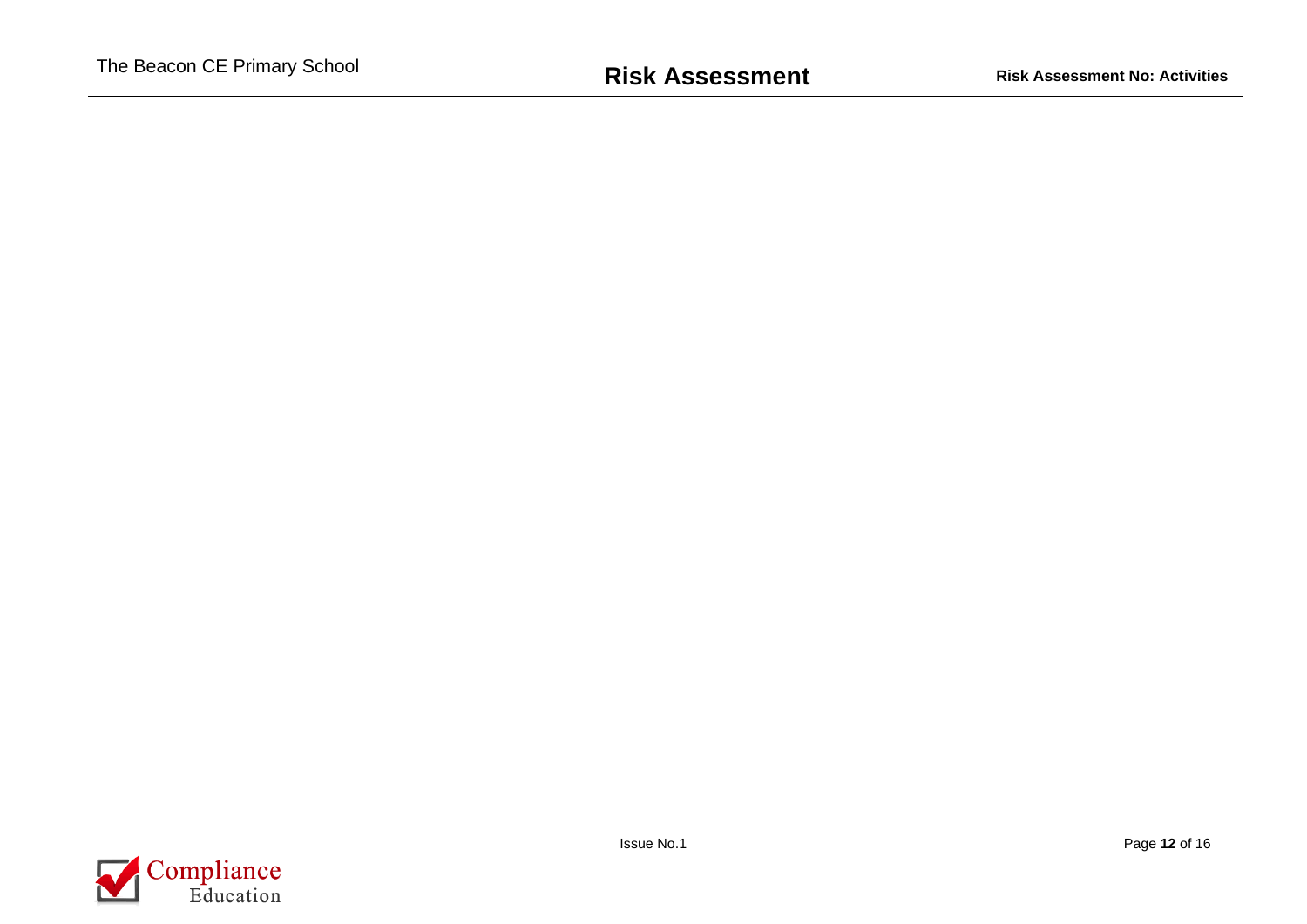## **Useful Websites**

| <b>Health and Safety Responsibilities</b>                         | https://www.gov.uk/government/publications/health-and-safety-advice-for-   |  |  |  |
|-------------------------------------------------------------------|----------------------------------------------------------------------------|--|--|--|
|                                                                   | schools/responsibilities-and-duties-for-schools                            |  |  |  |
|                                                                   | https://www.hse.gov.uk/services/education/sensible-leadership/school-      |  |  |  |
|                                                                   | leaders.htm                                                                |  |  |  |
|                                                                   | https://www.hse.gov.uk/services/education/faqs.htm#a1                      |  |  |  |
| <b>Business Continuity Plan</b>                                   | https://www.gov.uk/guidance/emergencies-and-severe-weather-schools-and-    |  |  |  |
|                                                                   | early-years-settings                                                       |  |  |  |
| Guidance for full opening $-$ schools (published $2nd$ July 2020) | https://www.gov.uk/government/publications/actions-for-schools-during-     |  |  |  |
|                                                                   | the-coronavirus-outbreak/guidance-for-full-opening-schools                 |  |  |  |
| Current guidance on shielding                                     | https://www.gov.uk/government/publications/guidance-on-shielding-and-      |  |  |  |
|                                                                   | protecting-extremely-vulnerable-persons-from-covid-19/guidance-on-         |  |  |  |
|                                                                   | shielding-and-protecting-extremely-vulnerable-persons-from-covid-19        |  |  |  |
| Current guidance on Clinically vulnerable                         | https://www.gov.uk/government/publications/staying-alert-and-safe-social-  |  |  |  |
|                                                                   | distancing/staying-alert-and-safe-social-distancing#clinically-vulnerable- |  |  |  |
|                                                                   | people                                                                     |  |  |  |
| Other nonmedical vulnerable people                                | https://www.gov.uk/government/publications/covid-19-review-of-             |  |  |  |
|                                                                   | disparities-in-risks-and-outcomes                                          |  |  |  |
| Providing extra mental health support                             | https://www.gov.uk/government/news/extra-mental-health-support-for-        |  |  |  |
|                                                                   | pupils-and-teachers                                                        |  |  |  |
|                                                                   | http://www.educationsupport.org.uk/                                        |  |  |  |
|                                                                   | https://www.eventbrite.co.uk/e/dfe-supporting-pupil-and-student-mental-    |  |  |  |
|                                                                   | wellbeing-tickets-110796856380                                             |  |  |  |
| <b>Behaviour Expectations</b>                                     | https://www.gov.uk/government/publications/behaviour-and-discipline-in-    |  |  |  |
|                                                                   | schools                                                                    |  |  |  |
| <b>Remote Education Support</b>                                   | https://www.gov.uk/government/publications/actions-for-schools-during-     |  |  |  |
|                                                                   | the-coronavirus-outbreak/guidance-for-full-opening-schools#res             |  |  |  |
|                                                                   | https://www.gov.uk/government/publications/coronavirus-covid-19-online-    |  |  |  |
|                                                                   | education-resources                                                        |  |  |  |
|                                                                   | https://educationendowmentfoundation.org.uk/covid-19-resources/covid-19-   |  |  |  |
|                                                                   | support-guide-for-schools/                                                 |  |  |  |

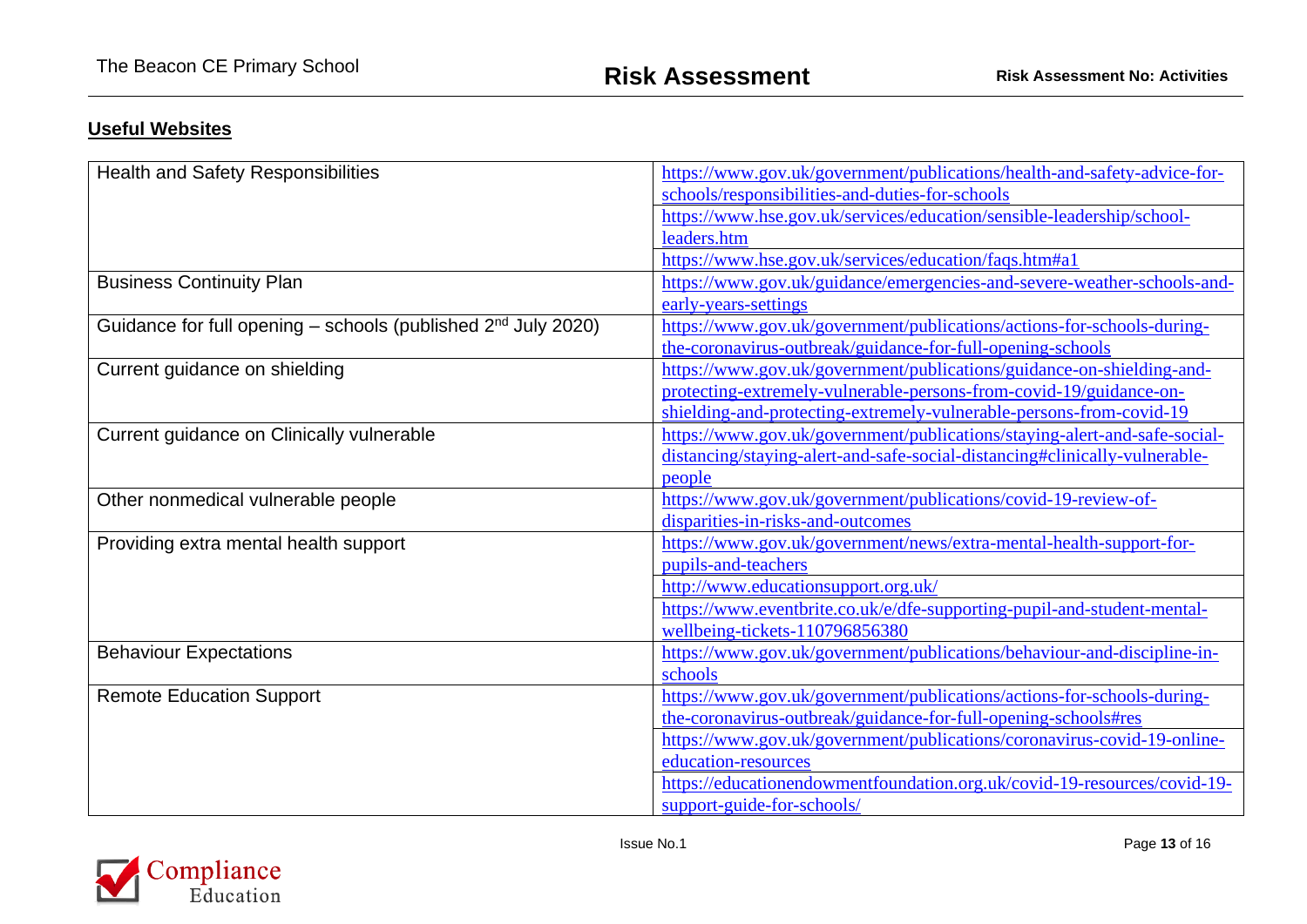|                                              | https://edtech-demonstrator.lgfl.net/                                        |  |  |  |
|----------------------------------------------|------------------------------------------------------------------------------|--|--|--|
|                                              | https://get-help-with-tech.education.gov.uk/about-bt-wifi                    |  |  |  |
| <b>Coronavirus Symptoms</b>                  | https://www.gov.uk/guidance/nhs-test-and-trace-how-it-works#people-who-      |  |  |  |
|                                              | develop-symptoms-of-coronavirus                                              |  |  |  |
| Stay at home guidance                        | https://www.gov.uk/government/publications/covid-19-stay-at-home-            |  |  |  |
|                                              | guidance                                                                     |  |  |  |
| Arranging a Test                             | https://www.gov.uk/guidance/coronavirus-covid-19-getting-tested              |  |  |  |
| <b>Testing and Tracing</b>                   | https://www.nhs.uk/conditions/coronavirus-covid-19/testing-and-tracing/      |  |  |  |
| Contacting your Local Health Protection Team | https://www.gov.uk/guidance/contacts-phe-health-protection-teams             |  |  |  |
| Guidance on staff wearing PPE                | https://www.gov.uk/government/publications/safe-working-in-education-        |  |  |  |
|                                              | childcare-and-childrens-social-care/safe-working-in-education-childcare-     |  |  |  |
|                                              | and-childrens-social-care-settings-including-the-use-of-personal-protective- |  |  |  |
|                                              | equipment-ppe                                                                |  |  |  |
| Site Manager/Caretaker                       | https://www.hse.gov.uk/coronavirus/legionella-risks-during-coronavirus-      |  |  |  |
|                                              | outbreak.htm                                                                 |  |  |  |
|                                              | https://www.cibse.org/coronavirus-covid-19/emerging-from-lockdown            |  |  |  |
|                                              | https://www.hse.gov.uk/coronavirus/equipment-and-machinery/air-              |  |  |  |
|                                              | conditioning-and-ventilation.htm                                             |  |  |  |
| Cleaning                                     | https://www.gov.uk/government/publications/covid-19-decontamination-in-      |  |  |  |
|                                              | non-healthcare-settings                                                      |  |  |  |
| Catering                                     | https://www.gov.uk/government/publications/covid-19-guidance-for-food-       |  |  |  |
|                                              | businesses/guidance-for-food-businesses-on-coronavirus-covid-19              |  |  |  |
| <b>Safer Travel</b>                          | https://www.gov.uk/guidance/coronavirus-covid-19-safer-travel-guidance-      |  |  |  |
|                                              | for-passengers                                                               |  |  |  |
| <b>Educational Visits</b>                    | https://www.gov.uk/government/publications/coronavirus-covid-19-travel-      |  |  |  |
|                                              | advice-for-educational-settings/coronavirus-travel-guidance-for-             |  |  |  |
|                                              | educational-settings                                                         |  |  |  |
|                                              | https://www.gov.uk/government/publications/health-and-safety-on-             |  |  |  |
|                                              | educational-visits/health-and-safety-on-educational-visits                   |  |  |  |
| Extra-curricular provision                   | https://www.gov.uk/government/publications/protective-measures-for-          |  |  |  |
|                                              | holiday-or-after-school-clubs-and-other-out-of-school-settings-for-children- |  |  |  |

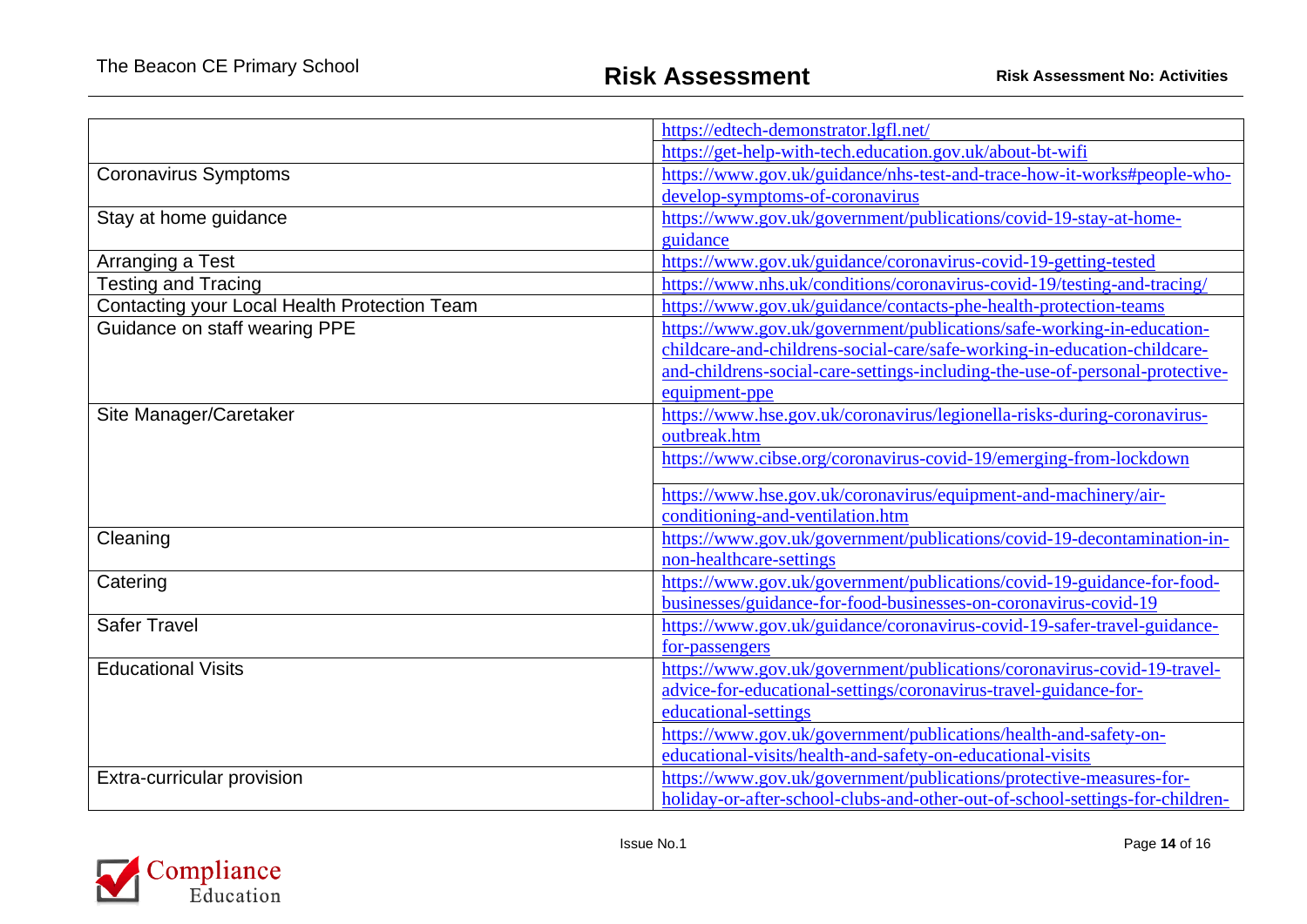|                                      | during-the-coronavirus-covid-19-outbreak/protective-measures-for-out-of-<br>school-settings-during-the-coronavirus-covid-19-outbreak |  |
|--------------------------------------|--------------------------------------------------------------------------------------------------------------------------------------|--|
| <b>Physical Education and Sports</b> | https://www.gov.uk/government/publications/coronavirus-covid-19-<br>guidance-on-phased-return-of-sport-and-recreation                |  |
|                                      | https://www.sportengland.org/how-we-can-help/coronavirus                                                                             |  |
|                                      | https://www.afpe.org.uk/physical-education/wp-content/uploads/COVID-<br>19-Interpreting-the-Government-Guidance-in-a-PESSPA-Context- |  |
|                                      | FINAL.pdf.                                                                                                                           |  |
| Science and Design Technology        | http://www.cleapss.org.uk/                                                                                                           |  |
|                                      | https://www.ase.org.uk/resources/health-and-safety-resources                                                                         |  |
|                                      | https://www.data.org.uk/for-education/health-and-safety                                                                              |  |